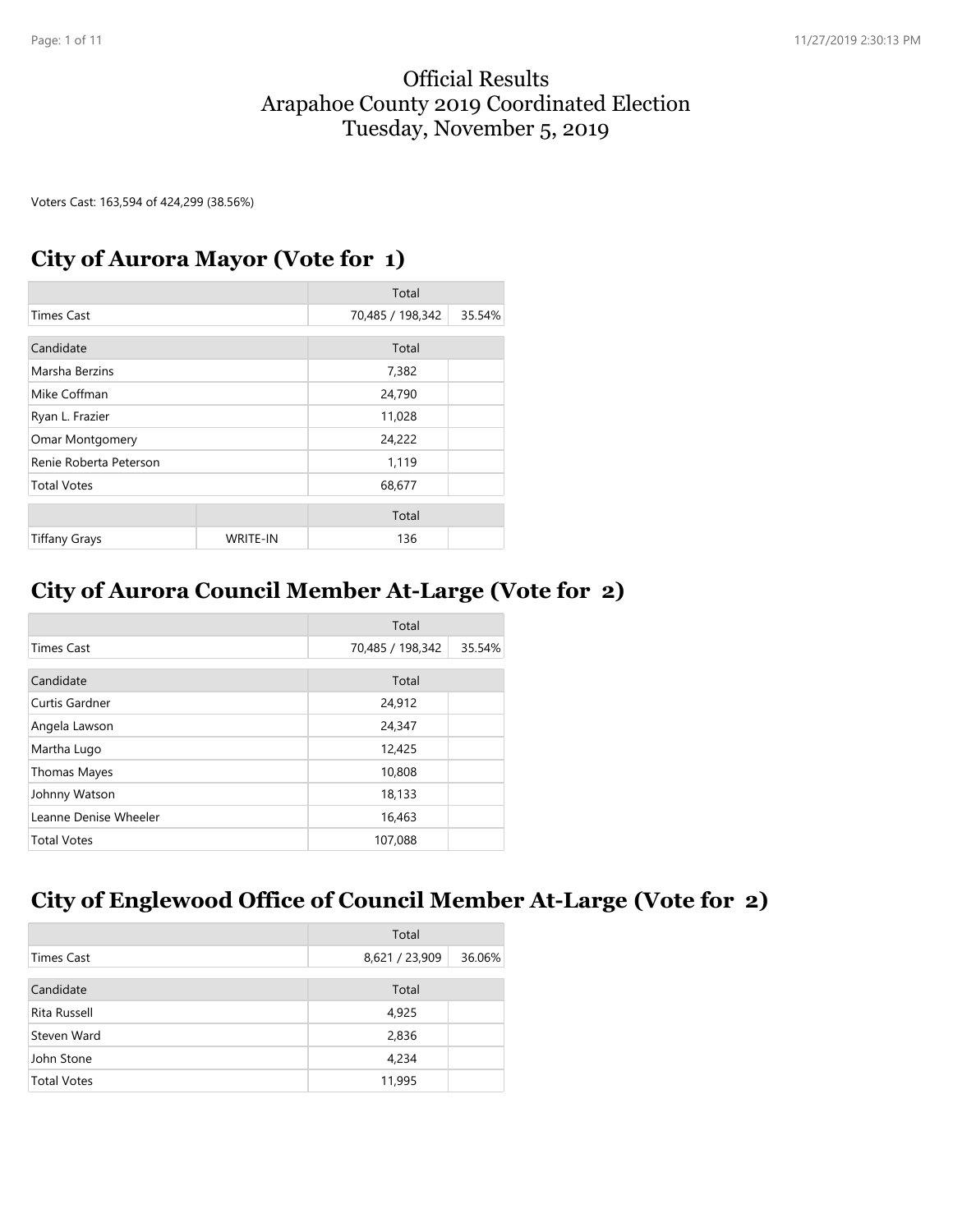#### **City of Greenwood Village Mayor (Vote for 1)**

|                    | Total          |        |
|--------------------|----------------|--------|
| Times Cast         | 5,485 / 12,241 | 44.81% |
| Candidate          | Total          |        |
| George Lantz       | 4,301          |        |
| <b>Total Votes</b> | 4,301          |        |

### **City of Littleton Council Member At-Large (Vote for 2)**

|                       | Total           |        |
|-----------------------|-----------------|--------|
| Times Cast            | 13,870 / 31,799 | 43.62% |
| Candidate             | Total           |        |
| <b>Bill Schwanitz</b> | 4,079           |        |
| Scott Melin           | 5,392           |        |
| Jessica Mendes Ford   | 1,889           |        |
| Pam Grove             | 5,642           |        |
| Kyle Schlachter       | 5,063           |        |
| <b>Total Votes</b>    | 22,065          |        |

# **City of Aurora Council Member Ward IV (Vote for 1)**

|                              | Total           |        |
|------------------------------|-----------------|--------|
| Times Cast                   | 14,522 / 40,376 | 35.97% |
| Candidate                    | Total           |        |
| Juan Marcano                 | 6,766           |        |
| Charles "Charlie" Richardson | 6,534           |        |
| <b>Total Votes</b>           | 13,300          |        |

### **City of Aurora Council Member Ward V (Vote for 1)**

|                    | Total           |        |
|--------------------|-----------------|--------|
| Times Cast         | 16,696 / 40,561 | 41.16% |
| Candidate          | Total           |        |
| Alison Coombs      | 7,671           |        |
| Bob Roth           | 7,396           |        |
| <b>Total Votes</b> | 15,067          |        |

# **City of Aurora Council Member Ward VI (Vote for 1)**

|                    | Total           |        |
|--------------------|-----------------|--------|
| Times Cast         | 17,305 / 43,484 | 39.80% |
| Candidate          | Total           |        |
| Francoise Bergan   | 8,804           |        |
| Bryan Lindstrom    | 6,797           |        |
| <b>Total Votes</b> | 15,601          |        |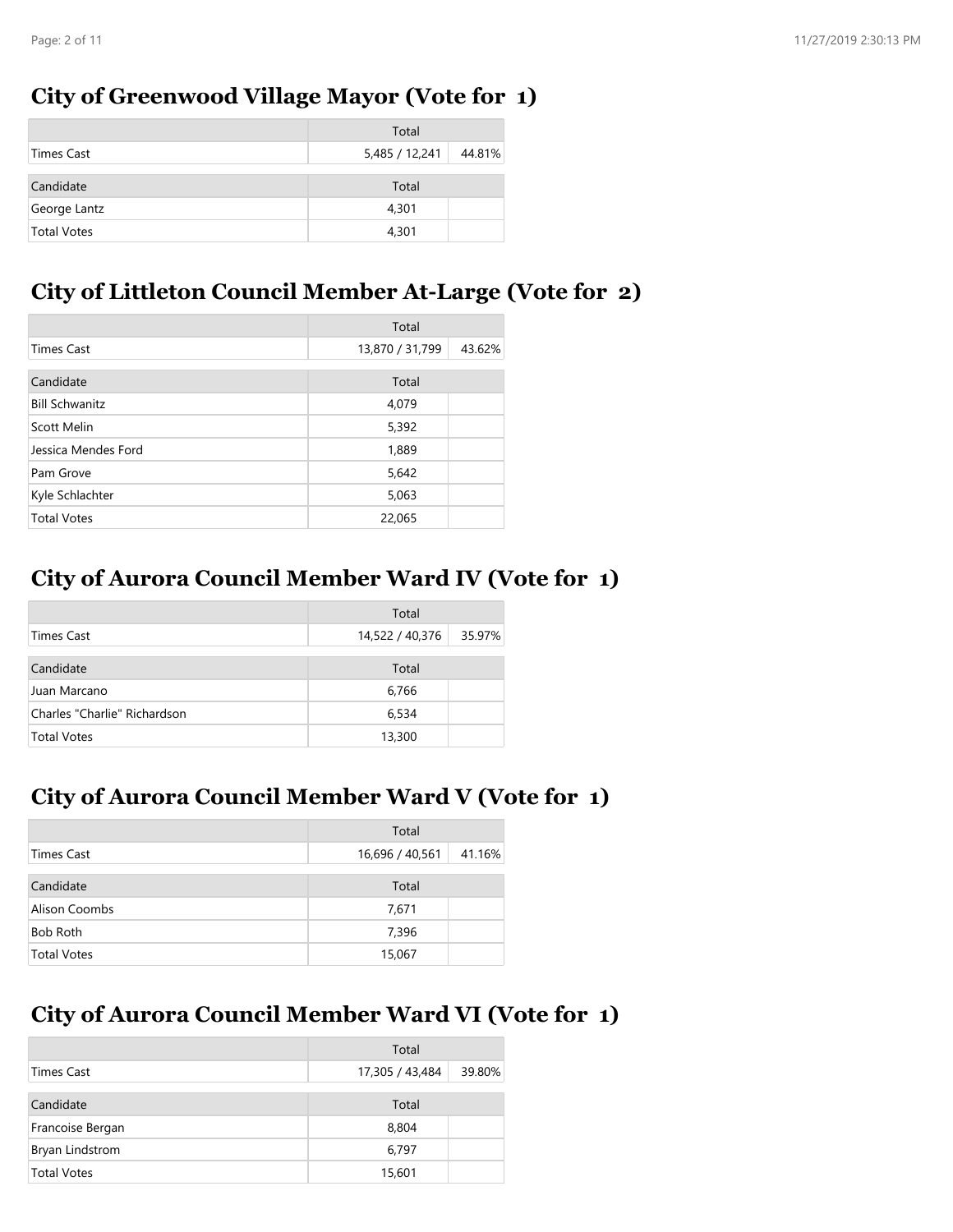### **City of Centennial Council Member District 1 (Vote for 1)**

|                    | Total          |        |
|--------------------|----------------|--------|
| <b>Times Cast</b>  | 9,931 / 20,293 | 48.94% |
|                    |                |        |
| Candidate          | Total          |        |
| Candace M. Moon    | 4,801          |        |
| Ron Phelps         | 4,225          |        |
| <b>Total Votes</b> | 9,026          |        |

### **City of Centennial Council Member District 2 (Vote for 1)**

|                        | Total          |        |
|------------------------|----------------|--------|
| Times Cast             | 9,539 / 20,027 | 47.63% |
| Candidate              | Total          |        |
| Brian D. Beatty        | 3,781          |        |
| Christine L. Sweetland | 4,028          |        |
| <b>Total Votes</b>     | 7,809          |        |

### **City of Centennial Council Member District 3 (Vote for 1)**

|                     | Total           |        |
|---------------------|-----------------|--------|
| Times Cast          | 10,044 / 20,878 | 48.11% |
| Candidate           | Total           |        |
| <b>Richard Holt</b> | 4,839           |        |
| Rhonda Livingston   | 3,082           |        |
| <b>Total Votes</b>  | 7,921           |        |

# **City of Centennial Council Member District 4 (Vote for 1)**

|                    | Total          |        |
|--------------------|----------------|--------|
| Times Cast         | 7,775 / 20,018 | 38.84% |
| Candidate          | Total          |        |
| Anna Burr          | 3,135          |        |
| Don Sheehan        | 3,512          |        |
| <b>Total Votes</b> | 6,647          |        |

### **City of Englewood Office of Council Member District 1 (Vote for 1)**

|                       | Total         |        |
|-----------------------|---------------|--------|
| <b>Times Cast</b>     | 2,038 / 6,128 | 33.26% |
| Candidate             | Total         |        |
| Monica Johnson        | 439           |        |
| <b>Bobby Jennings</b> | 354           |        |
| Othoniel Sierra       | 1,039         |        |
| <b>Total Votes</b>    | 1,832         |        |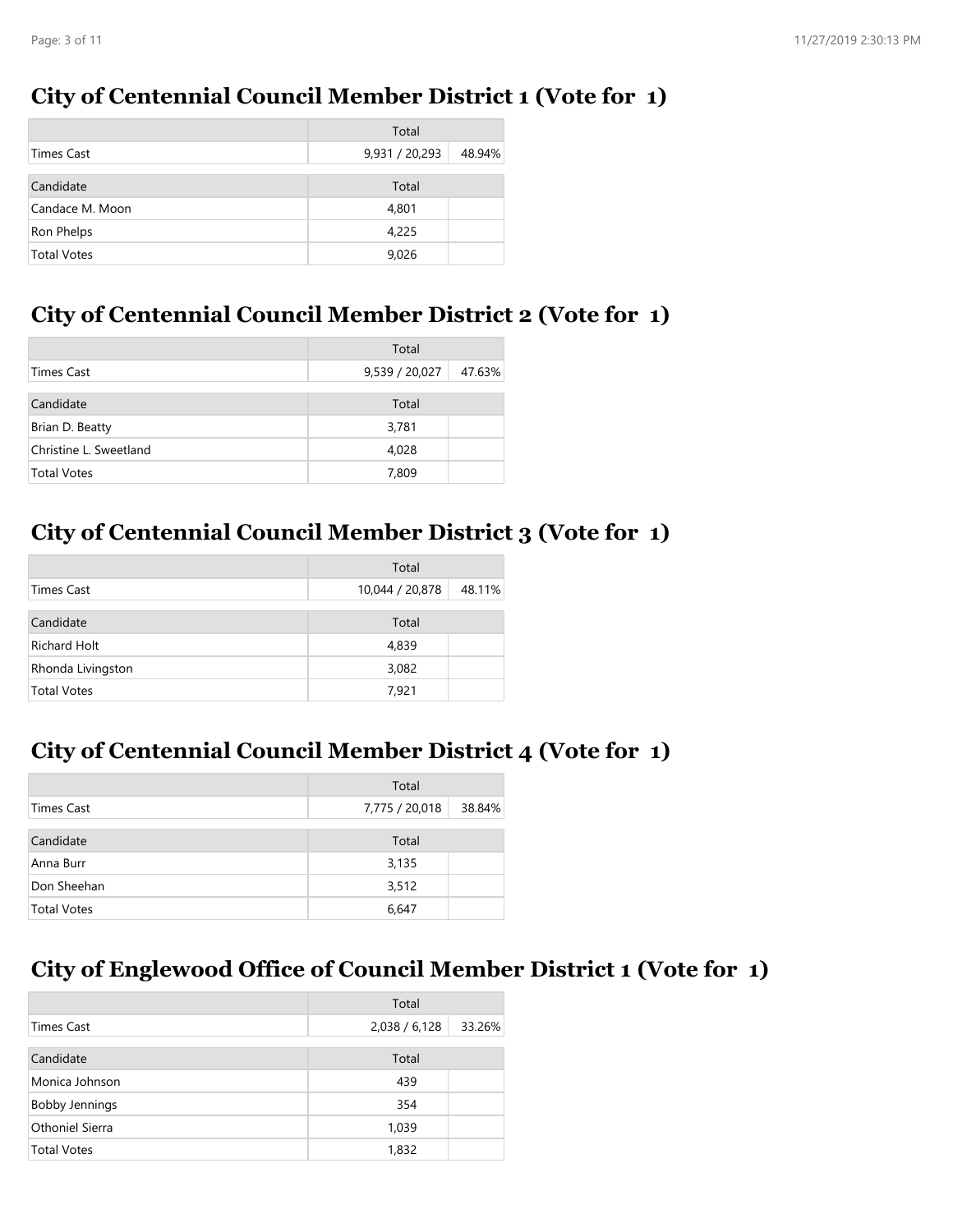### **City of Englewood Office of Council Member District 3 (Vote for 1)**

|                    | Total         |        |
|--------------------|---------------|--------|
| Times Cast         | 2,433 / 5,823 | 41.78% |
| Candidate          | Total         |        |
|                    |               |        |
| Joe Anderson       | 1,630         |        |
| Laurett Barrentine | 701           |        |
| <b>Total Votes</b> | 2,331         |        |

### **City of Greenwood Village Councilmember District 1 (Vote for 2)**

|                    | Total         |        |
|--------------------|---------------|--------|
| Times Cast         | 1,712 / 3,281 | 52.18% |
|                    |               |        |
| Candidate          | Total         |        |
| Jerry Presley      | 1,084         |        |
| Dave Bullock       | 1,175         |        |
| <b>Total Votes</b> | 2,259         |        |

### **City of Greenwood Village Councilmember District 2 (Vote for 2)**

|                    | Total         |        |
|--------------------|---------------|--------|
| <b>Times Cast</b>  | 1,097 / 3,357 | 32.68% |
| Candidate          | Total         |        |
| Jill Burbary       | 315           |        |
| Dave Kerber        | 676           |        |
| Anne Ingebretsen   | 707           |        |
| <b>Total Votes</b> | 1,698         |        |

# **City of Greenwood Village Councilmember District 3 (Vote for 2)**

|                       | Total         |        |
|-----------------------|---------------|--------|
| <b>Times Cast</b>     | 1,481 / 2,805 | 52.80% |
| Candidate             | Total         |        |
| Libby Barnacle        | 960           |        |
| <b>Brian Strandes</b> | 605           |        |
| Donna Johnston        | 641           |        |
| Mark Wilson           | 159           |        |
| <b>Total Votes</b>    | 2,365         |        |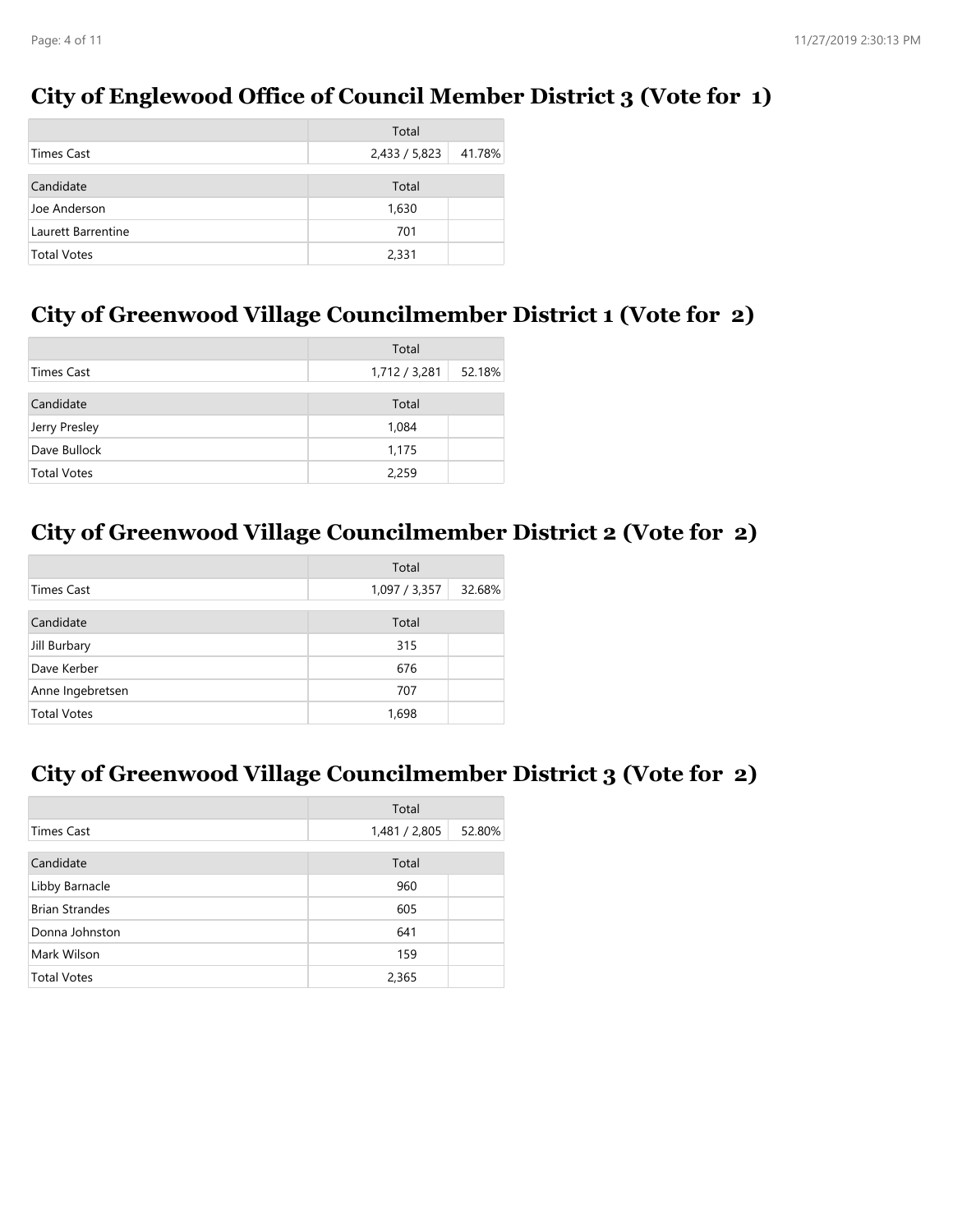### **City of Greenwood Village Councilmember District 4 (Vote for 2)**

|                     | Total         |        |
|---------------------|---------------|--------|
| Times Cast          | 1,195 / 2,798 | 42.71% |
| Candidate           | Total         |        |
| Thomas J. Dougherty | 801           |        |
| Judith M. Hilton    | 755           |        |
| <b>Total Votes</b>  | 1,556         |        |

### **City of Littleton Council Member District II (Vote for 1)**

|                    | Total         |        |
|--------------------|---------------|--------|
| Times Cast         | 2,373 / 6,700 | 35.42% |
| Candidate          | Total         |        |
| Jerry Valdes       | 900           |        |
| Jane Ozga          | 415           |        |
| Kate Eckel         | 750           |        |
| <b>Total Votes</b> | 2,065         |        |

### **City of Littleton Council Member District IV (Vote for 1)**

|                    | Total         |        |
|--------------------|---------------|--------|
| Times Cast         | 3,607 / 8,089 | 44.59% |
| Candidate          | Total         |        |
| Iftin Abshir       | 1,526         |        |
| Kelly Milliman     | 1,595         |        |
| <b>Total Votes</b> | 3,121         |        |

### **Adams-Arapahoe School District 28J Board of Directors - At-Large (Vote for 3)**

|                    | Total            |        |
|--------------------|------------------|--------|
| <b>Times Cast</b>  | 32,797 / 102,323 | 32.05% |
| Candidate          | Total            |        |
| Nichelle Ortiz     | 13,100           |        |
| Barbara Yamrick    | 9,170            |        |
| Vicki Reinhard     | 16,629           |        |
| Stephanie Mason    | 14,690           |        |
| Amber Drevon       | 12,699           |        |
| <b>Total Votes</b> | 66,288           |        |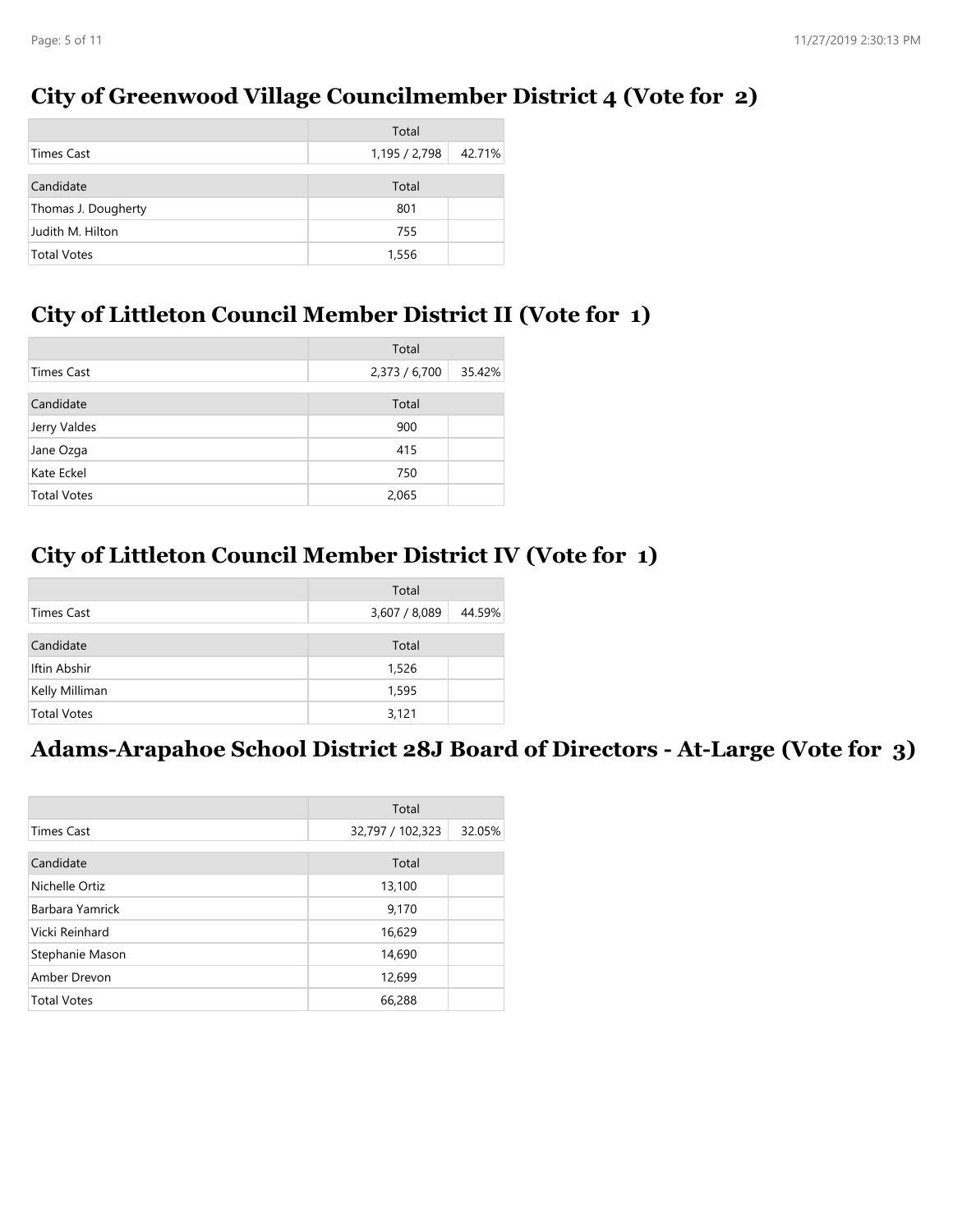### **Arapahoe County School District #6 Littleton Public Schools School Director - At Large (Vote for 2)**

|                    | Total           |        |
|--------------------|-----------------|--------|
| Times Cast         | 35,439 / 75,417 | 46.99% |
| Candidate          | Total           |        |
| Robert Reichardt   | 16,729          |        |
| Lindley McCrary    | 13,557          |        |
| Jessica Roe        | 9,902           |        |
| Christine Copp     | 8,016           |        |
| <b>Total Votes</b> | 48,204          |        |

#### **Bennett School District 29J School Director at Large (Vote for 3)**

|                    | Total         |        |
|--------------------|---------------|--------|
| <b>Times Cast</b>  | 1,092 / 2,212 | 49.37% |
| Candidate          | Total         |        |
| Debra Brunner      | 355           |        |
| Amy Kirkwood       | 374           |        |
| Melissa Walkup     | 558           |        |
| Nancy Barden       | 386           |        |
| Dennis E. Smialek  | 421           |        |
| <b>Total Votes</b> | 2.094         |        |

### **Byers School District 32J School Board Director (Vote for 4)**

|                       | Total       |        |
|-----------------------|-------------|--------|
| <b>Times Cast</b>     | 702 / 1,524 | 46.06% |
| Candidate             | Total       |        |
| Matt Eymann           | 420         |        |
| <b>Allison Harris</b> | 373         |        |
| Eva Todd Pugh         | 378         |        |
| Terri L. Bryant       | 336         |        |
| Dennis Messer         | 444         |        |
| <b>Total Votes</b>    | 1,951       |        |

#### **Cherry Creek School District No. 5 Director District A (Vote for 1)**

|                    | Total            |        |
|--------------------|------------------|--------|
| Times Cast         | 82,974 / 215,956 | 38.42% |
| Candidate          | Total            |        |
| Anne Q. Egan       | 56,277           |        |
| <b>Total Votes</b> | 56,277           |        |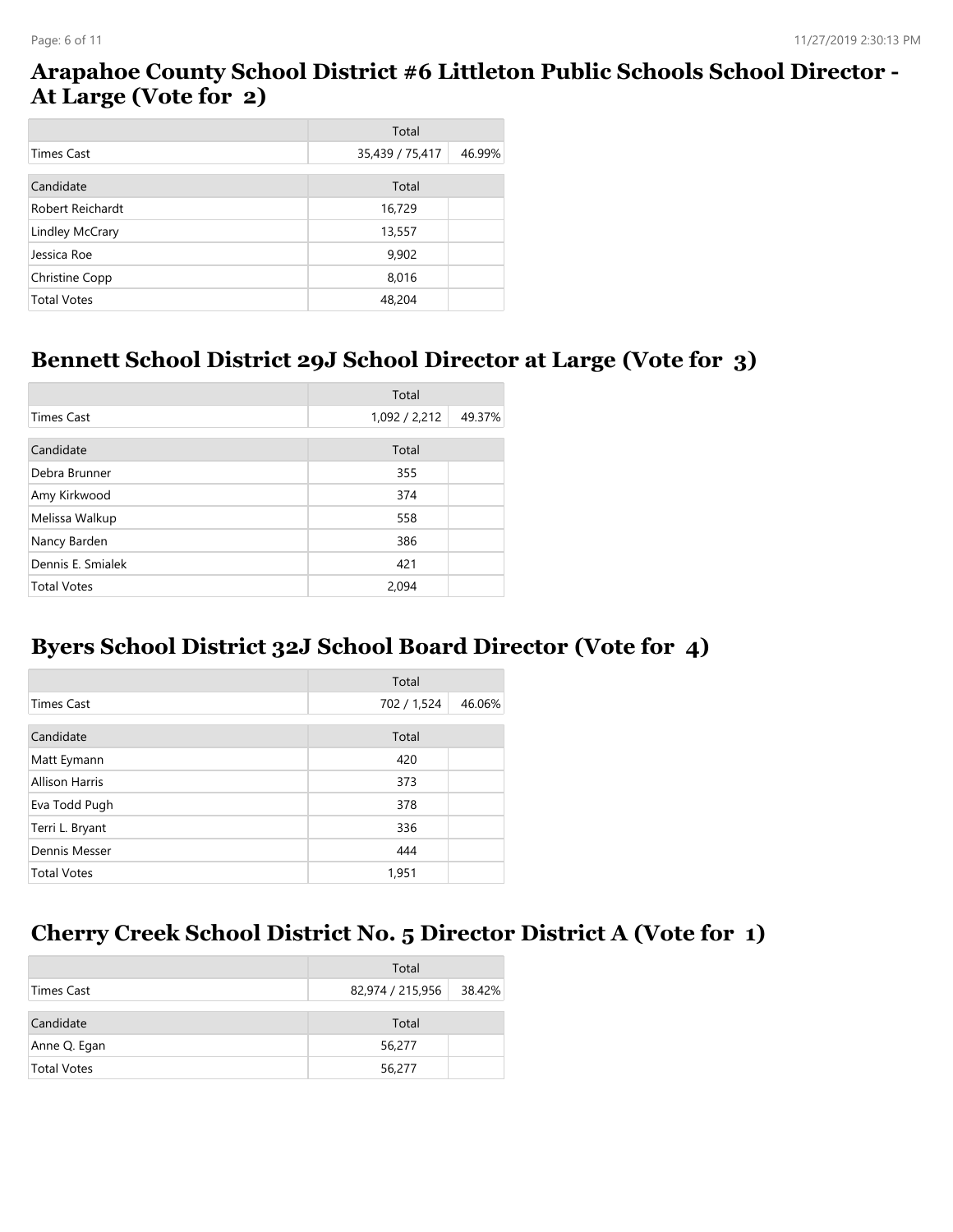### **Cherry Creek School District No. 5 Director District B (Vote for 1)**

|                    | Total            |        |
|--------------------|------------------|--------|
| Times Cast         | 82,974 / 215,956 | 38.42% |
| Candidate          | Total            |        |
| Janice R. McDonald | 56,213           |        |
| <b>Total Votes</b> | 56,213           |        |

#### **Cherry Creek School District No. 5 Director District C (Vote for 1)**

|                    | Total            |        |
|--------------------|------------------|--------|
| Times Cast         | 82,974 / 215,956 | 38.42% |
| Candidate          | Total            |        |
| Angela Garland     | 45,788           |        |
| Alioune Soque      | 14,293           |        |
| <b>Total Votes</b> | 60,081           |        |

# **Deer Trail School District 26J Director of the Board of Education (Vote for 3)**

|                       | Total     |        |
|-----------------------|-----------|--------|
| <b>Times Cast</b>     | 379 / 803 | 47.20% |
| Candidate             | Total     |        |
| Glenn Scott Kunkel    | 174       |        |
| Candice Reed          | 182       |        |
| Thomas Allen Cox, Jr. | 173       |        |
| Michael Cowell        | 219       |        |
| Christel D. McNeil    | 223       |        |
| <b>Total Votes</b>    | 971       |        |

#### **Strasburg School District 31J School Board Director (Vote for 3)**

|                                   |                 | Total       |        |
|-----------------------------------|-----------------|-------------|--------|
| <b>Times Cast</b>                 |                 | 611 / 1,330 | 45.94% |
| Candidate                         |                 | Total       |        |
| Dillon Kent                       |                 | 335         |        |
| Diana Elliott                     |                 | 335         |        |
| Michael Marrero                   |                 | 336         |        |
| <b>Total Votes</b>                |                 | 1,006       |        |
|                                   |                 | Total       |        |
| Derrick William Wojcik-<br>Damers | <b>WRITE-IN</b> | $\Omega$    |        |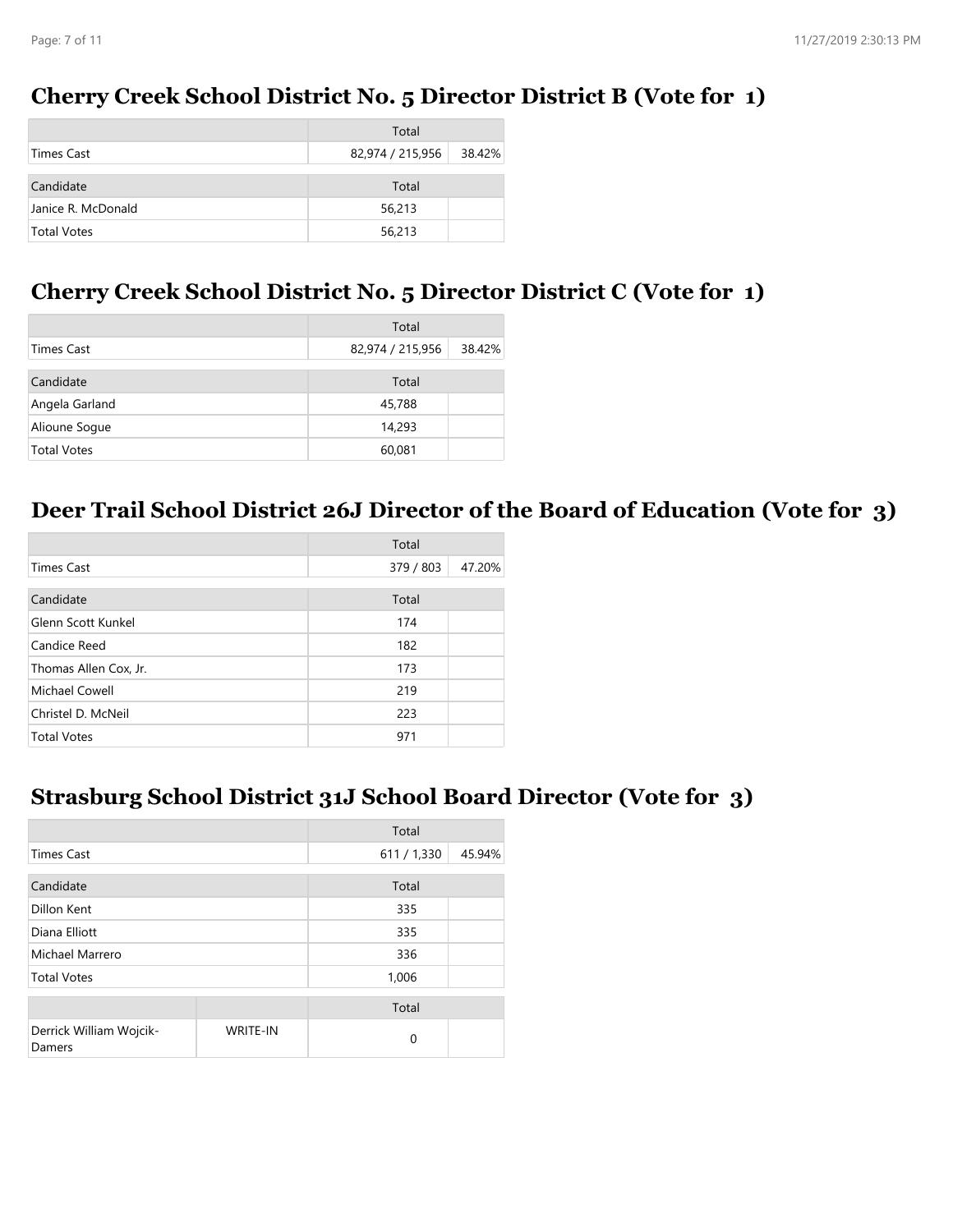### **Proposition CC (Statutory) (Vote for 1)**

|                    | Total             |        |
|--------------------|-------------------|--------|
| Times Cast         | 162,788 / 424,299 | 38.37% |
| Candidate          | Total             |        |
| Yes/For            | 75,207            |        |
| No/Against         | 85,530            |        |
| <b>Total Votes</b> | 160,737           |        |

### **Proposition DD (Statutory) (Vote for 1)**

|                    | Total             |        |
|--------------------|-------------------|--------|
| Times Cast         | 162,788 / 424,299 | 38.37% |
| Candidate          | Total             |        |
| Yes/For            | 86,124            |        |
| No/Against         | 74,747            |        |
| <b>Total Votes</b> | 160,871           |        |

# **Arapahoe County Ballot Issue 1A (Vote for 1)**

|                    | Total             |        |
|--------------------|-------------------|--------|
| Times Cast         | 162,788 / 424,299 | 38.37% |
| Candidate          | Total             |        |
| Yes/For            | 52,938            |        |
| No/Against         | 105,789           |        |
| <b>Total Votes</b> | 158,727           |        |

# **City of Glendale Ballot Question 2A (Vote for 1)**

|                    | Total       |        |
|--------------------|-------------|--------|
| Times Cast         | 604 / 3,335 | 18.11% |
| Candidate          | Total       |        |
| Yes/For            | 184         |        |
| No/Against         | 389         |        |
| <b>Total Votes</b> | 573         |        |

# **City of Glendale Ballot Question 2B (Vote for 1)**

|                    | Total       |        |
|--------------------|-------------|--------|
| Times Cast         | 604 / 3,335 | 18.11% |
| Candidate          | Total       |        |
| Yes/For            | 219         |        |
| No/Against         | 300         |        |
| <b>Total Votes</b> | 519         |        |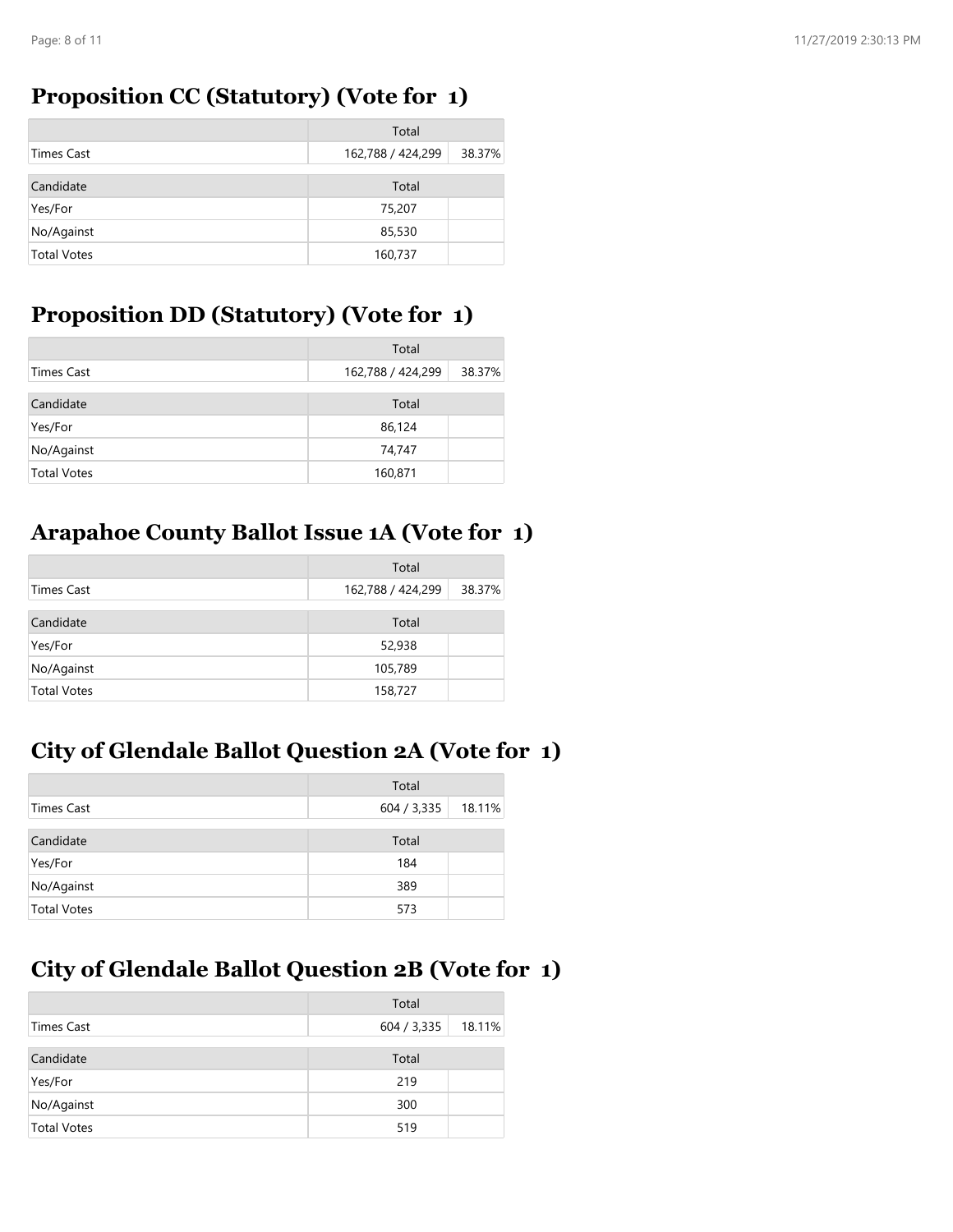### **City of Greenwood Village Ballot Question 2C (Vote for 1)**

|                    | Total          |        |
|--------------------|----------------|--------|
| Times Cast         | 5,485 / 12,241 | 44.81% |
|                    |                |        |
| Candidate          | Total          |        |
| Yes/For            | 4,030          |        |
| No/Against         | 1,103          |        |
| <b>Total Votes</b> | 5,133          |        |

#### **Bennett School District No. 29J Ballot Issue 5B (Vote for 1)**

|                    | Total         |        |
|--------------------|---------------|--------|
| Times Cast         | 1,092 / 2,212 | 49.37% |
|                    |               |        |
| Candidate          | Total         |        |
| Yes/For            | 429           |        |
| No/Against         | 655           |        |
| <b>Total Votes</b> | 1,084         |        |

### **Strasburg School District 31J Ballot Issue 5A (Vote for 1)**

|                    | Total     |        |
|--------------------|-----------|--------|
| Times Cast         | 611/1,330 | 45.94% |
| Candidate          | Total     |        |
| Yes/For            | 233       |        |
| No/Against         | 370       |        |
| <b>Total Votes</b> | 603       |        |

### **Byers Fire Protection District Ballot Issue 7B (Vote for 1)**

|                    | Total       |        |
|--------------------|-------------|--------|
| Times Cast         | 702 / 1,539 | 45.61% |
| Candidate          | Total       |        |
| Yes/For            | 372         |        |
| No/Against         | 329         |        |
| <b>Total Votes</b> | 701         |        |

### **Byers Fire Protection District Ballot Issue 7C (Vote for 1)**

|                    | Total       |        |
|--------------------|-------------|--------|
| Times Cast         | 702 / 1,539 | 45.61% |
| Candidate          | Total       |        |
| Yes/For            | 288         |        |
| No/Against         | 405         |        |
| <b>Total Votes</b> | 693         |        |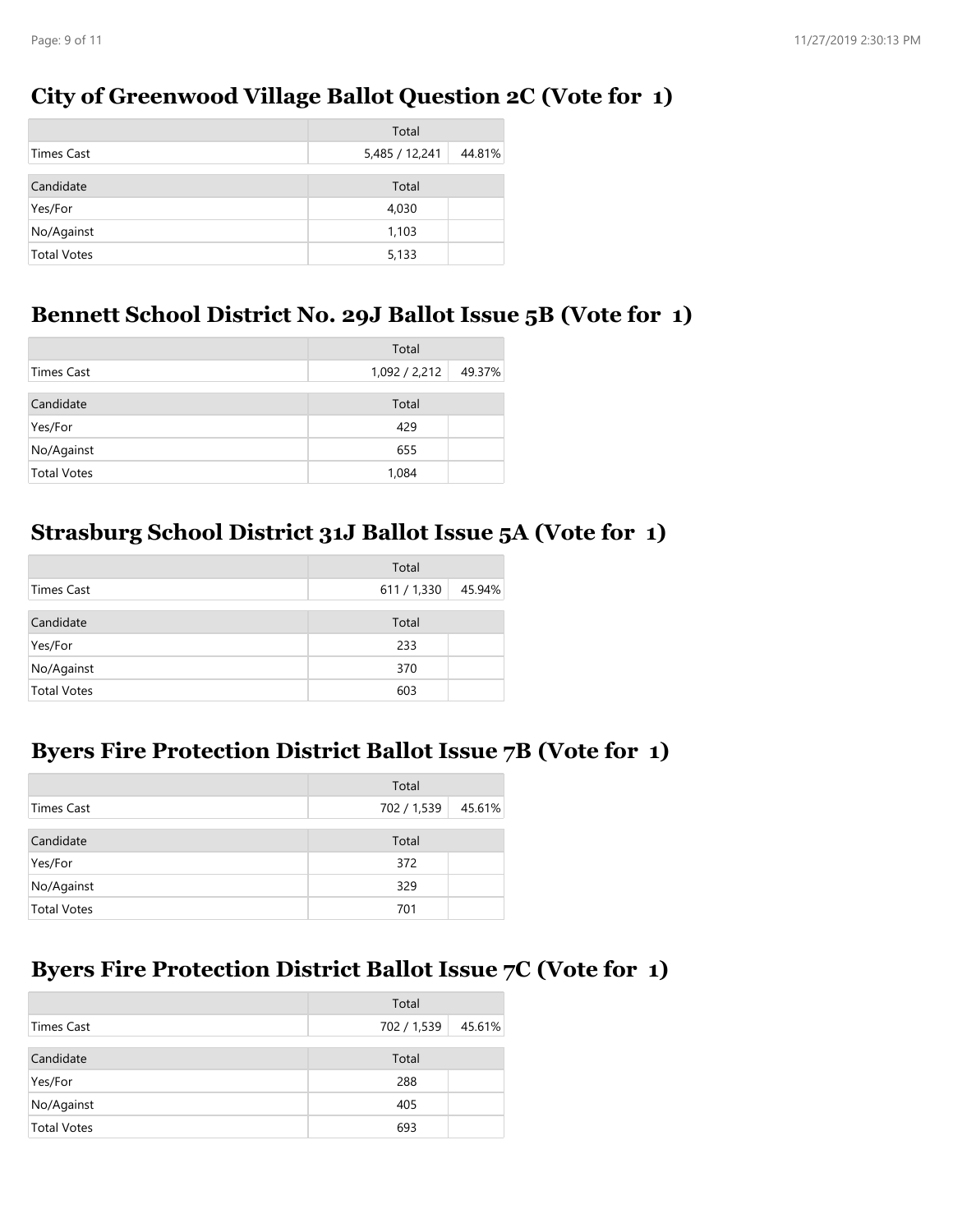### **Byers Fire Protection District Ballot Issue 7D (Vote for 1)**

|                    | Total       |        |
|--------------------|-------------|--------|
| Times Cast         | 702 / 1,539 | 45.61% |
|                    |             |        |
| Candidate          | Total       |        |
| Yes/For            | 392         |        |
| No/Against         | 301         |        |
| <b>Total Votes</b> | 693         |        |

### **Foxridge General Improvement District Ballot Issue 6B (Vote for 1)**

|                    | Total         |        |
|--------------------|---------------|--------|
| Times Cast         | 1,359 / 2,142 | 63.45% |
|                    |               |        |
| Candidate          | Total         |        |
| Yes/For            | 728           |        |
| No/Against         | 612           |        |
| <b>Total Votes</b> | 1,340         |        |

### **South Suburban Park and Recreation District Ballot Issue 7A (Vote for 1)**

|                    | Total           |        |
|--------------------|-----------------|--------|
| Times Cast         | 44,376 / 93,785 | 47.32% |
| Candidate          | Total           |        |
| Yes/For            | 22,895          |        |
| No/Against         | 20,543          |        |
| <b>Total Votes</b> | 43,438          |        |

### **Arapahoe Park and Recreation District Ballot Issue 6A (Vote for 1)**

|                    | Total                     |
|--------------------|---------------------------|
| Times Cast         | 14,579 / 39,592<br>36.82% |
| Candidate          | Total                     |
| Yes/For            | 6,653                     |
| No/Against         | 7,643                     |
| <b>Total Votes</b> | 14,296                    |

### **Proposed Willow Creek 1 & 2 General Improvement District Ballot Issue 6C (Vote for 1)**

|                    | Total         |        |
|--------------------|---------------|--------|
| Times Cast         | 1,694 / 2,379 | 71.21% |
| Candidate          | Total         |        |
| Yes/For            | 1,040         |        |
| No/Against         | 638           |        |
| <b>Total Votes</b> | 1,678         |        |